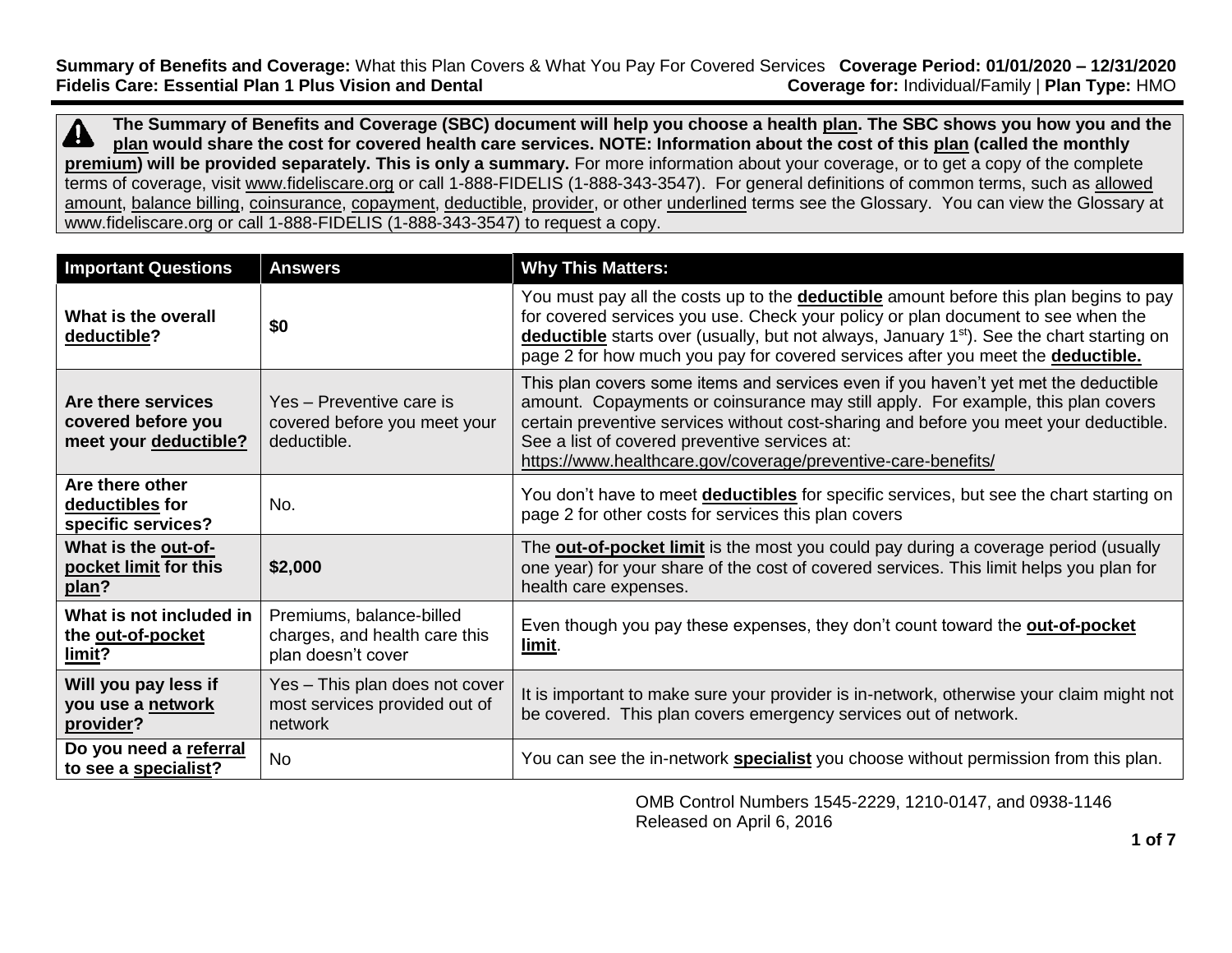$\blacktriangle$ 

All **[copayment](https://www.healthcare.gov/sbc-glossary/#copayment)** and **[coinsurance](https://www.healthcare.gov/sbc-glossary/#coinsurance)** costs shown in this chart are after your **[deductible](https://www.healthcare.gov/sbc-glossary/#deductible)** has been met, if a **[deductible](https://www.healthcare.gov/sbc-glossary/#deductible)** applies.

|                                                                                                                                                                 |                                                     | <b>What You Will Pay</b>                                                              |                                                                     |                                                                                                                                                                                                                                            |
|-----------------------------------------------------------------------------------------------------------------------------------------------------------------|-----------------------------------------------------|---------------------------------------------------------------------------------------|---------------------------------------------------------------------|--------------------------------------------------------------------------------------------------------------------------------------------------------------------------------------------------------------------------------------------|
| <b>Common</b><br><b>Medical Event</b>                                                                                                                           | <b>Services You May Need</b>                        | <b>Network Provider</b><br>(You will pay the<br>least)                                | <b>Out-of-Network</b><br><b>Provider</b><br>(You will pay the most) | Limitations, Exceptions, & Other<br><b>Important Information</b>                                                                                                                                                                           |
|                                                                                                                                                                 | Primary care visit to treat an<br>injury or illness | \$15 copay per visit                                                                  | Not covered                                                         | None.                                                                                                                                                                                                                                      |
| If you visit a health                                                                                                                                           | Specialist visit                                    | \$25 copay per visit                                                                  | Not covered                                                         | None.                                                                                                                                                                                                                                      |
| care provider's<br>office or clinic                                                                                                                             | Preventive care/screening/<br>immunization          | No charge                                                                             | Not covered                                                         | No cost-sharing applies for services<br>provided according to the guidelines<br>outlined in section 2713 of the<br>Affordable Care Act (ACA).                                                                                              |
|                                                                                                                                                                 | Diagnostic test (x-ray, blood<br>work)              | \$25 copay per visit                                                                  | Not covered                                                         | Prior authorization required for<br>diagnostic radiology except x-ray.                                                                                                                                                                     |
| If you have a test                                                                                                                                              | Imaging (CT/PET scans,<br>MRI <sub>s</sub> )        | \$25 copay per visit                                                                  | Not covered                                                         | Prior authorization is required for<br>certain blood work and diagnostic<br>imaging except x-ray.                                                                                                                                          |
| If you need drugs to<br>treat your illness or<br>condition<br>More information<br>about prescription<br>drug coverage is<br>available at<br>www.fideliscare.org | Generic drugs                                       | \$6 copay/prescription<br>(retail), \$15<br>copay/prescription<br>(mail order)        | Not covered                                                         | Covers up to 30 day supply at retail<br>and up to 90 day supply through mail<br>order. Prior authorization/step therapy<br>may be required. Covered through<br>CVS/Caremark. For questions, please<br>call: 1-888-FIDELIS (1-888-343-3547) |
|                                                                                                                                                                 | Preferred brand drugs                               | \$15<br>copay/prescription<br>(retail), \$37.50<br>copay/prescription<br>(mail order) | Not covered                                                         |                                                                                                                                                                                                                                            |
|                                                                                                                                                                 | Non-preferred brand drugs                           | \$30<br>copay/prescription<br>(retail), \$75<br>copay/prescription<br>(mail order)    | Not covered                                                         | Retail: 30 day supply<br>Mail Order: 90 day supply<br>Diabetic medication and supplies are<br>subject to the primary care provider                                                                                                         |
|                                                                                                                                                                 | <b>Specialty drugs</b>                              | \$30<br>copay/prescription<br>(retail)                                                | Not covered                                                         | copayment.                                                                                                                                                                                                                                 |
| If you have<br>outpatient surgery                                                                                                                               | Facility fee (e.g.,<br>ambulatory surgery center)   | \$50 copay                                                                            | Not covered                                                         | Prior authorization is required.                                                                                                                                                                                                           |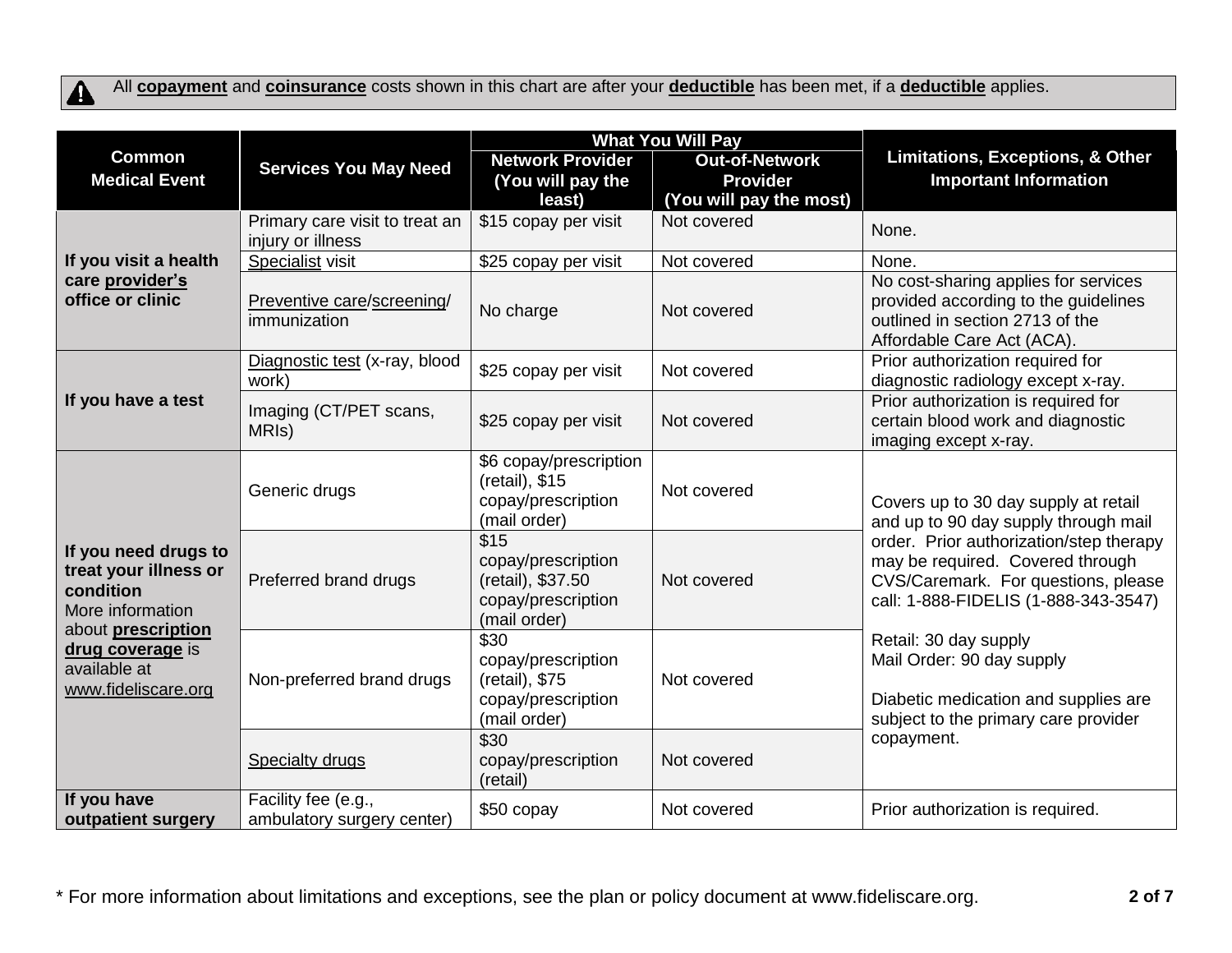|                                                                         |                                              | <b>What You Will Pay</b>      |                         |                                                                                                                                                                        |
|-------------------------------------------------------------------------|----------------------------------------------|-------------------------------|-------------------------|------------------------------------------------------------------------------------------------------------------------------------------------------------------------|
| <b>Common</b>                                                           | <b>Services You May Need</b>                 | <b>Network Provider</b>       | <b>Out-of-Network</b>   | Limitations, Exceptions, & Other                                                                                                                                       |
| <b>Medical Event</b>                                                    |                                              | (You will pay the             | <b>Provider</b>         | <b>Important Information</b>                                                                                                                                           |
|                                                                         |                                              | least)                        | (You will pay the most) |                                                                                                                                                                        |
| If you have<br>outpatient surgery                                       | Physician/surgeon fees                       | \$50 copay                    | Not covered             | Prior authorization required. One<br>copay is charged per surgery and<br>applies only to surgeries performed in<br>a hospital inpatient or hospital                    |
|                                                                         |                                              |                               |                         | outpatient facility setting, including<br>freestanding surgicenters (does not<br>apply to office surgeries).                                                           |
| If you need<br>immediate medical                                        | <b>Emergency room care</b>                   | \$75 copay per visit          | \$75 copay per visit    | Copay is waived if you are admitted as<br>an inpatient (including an observation<br>stay) directly from the ER.                                                        |
| attention                                                               | <b>Emergency medical</b><br>transportation   | \$75 copay                    | \$75 copay              | None.                                                                                                                                                                  |
|                                                                         | Urgent care                                  | \$25 copay per visit          | Not covered             | None.                                                                                                                                                                  |
| If you have a                                                           | Facility fee (e.g., hospital<br>room)        | \$150 copay per<br>admission  | Not covered             | Prior authorization is required for<br>elective hospitalizations.                                                                                                      |
| hospital stay                                                           | Physician/surgeon fees                       | \$50 copay per<br>surgery     | Not covered             | Prior authorization is required for<br>elective hospitalizations.                                                                                                      |
| If you need mental<br>health, behavioral                                | <b>Outpatient services</b>                   | \$15 copay per visit          | Not covered             | Prior authorization is required.                                                                                                                                       |
| health, or substance<br>abuse services                                  | Inpatient services                           | \$150 copay per<br>admission  | Not covered             | Prior authorization is required except<br>for emergency admissions.                                                                                                    |
|                                                                         | Office visits                                | \$15 copay per visit          | Not covered             | None.                                                                                                                                                                  |
| If you are pregnant                                                     | Childbirth/delivery<br>professional services | \$50 copay                    | Not covered             | Prior authorization is required.                                                                                                                                       |
|                                                                         | Childbirth/delivery facility<br>services     | $$150$ copay per<br>admission | Not covered             | Prior authorization is required.                                                                                                                                       |
|                                                                         | Home health care                             | \$15 copay per visit          | Not covered             | Up to 40 home health care visits are<br>covered per condition per plan year.                                                                                           |
| If you need help<br>recovering or have<br>other special health<br>needs | <b>Rehabilitation services</b>               | \$15 copay per visit          | Not covered             | Up to 60 visits are covered per<br>condition per plan year.                                                                                                            |
|                                                                         | <b>Habilitation services</b>                 | \$15 copay per visit          | Not covered             | Up to 60 visits are covered per<br>condition per plan year.                                                                                                            |
|                                                                         | <b>Skilled nursing care</b>                  | \$150 copay per<br>admission  | Not covered             | Up to 200 days are covered per plan<br>year. Copay is waived if direct transfer<br>from inpatient hospital setting or skilled<br>nursing facility to hospice facility. |

\* For more information about limitations and exceptions, see the plan or policy document at www.fideliscare.org. **3 of 7**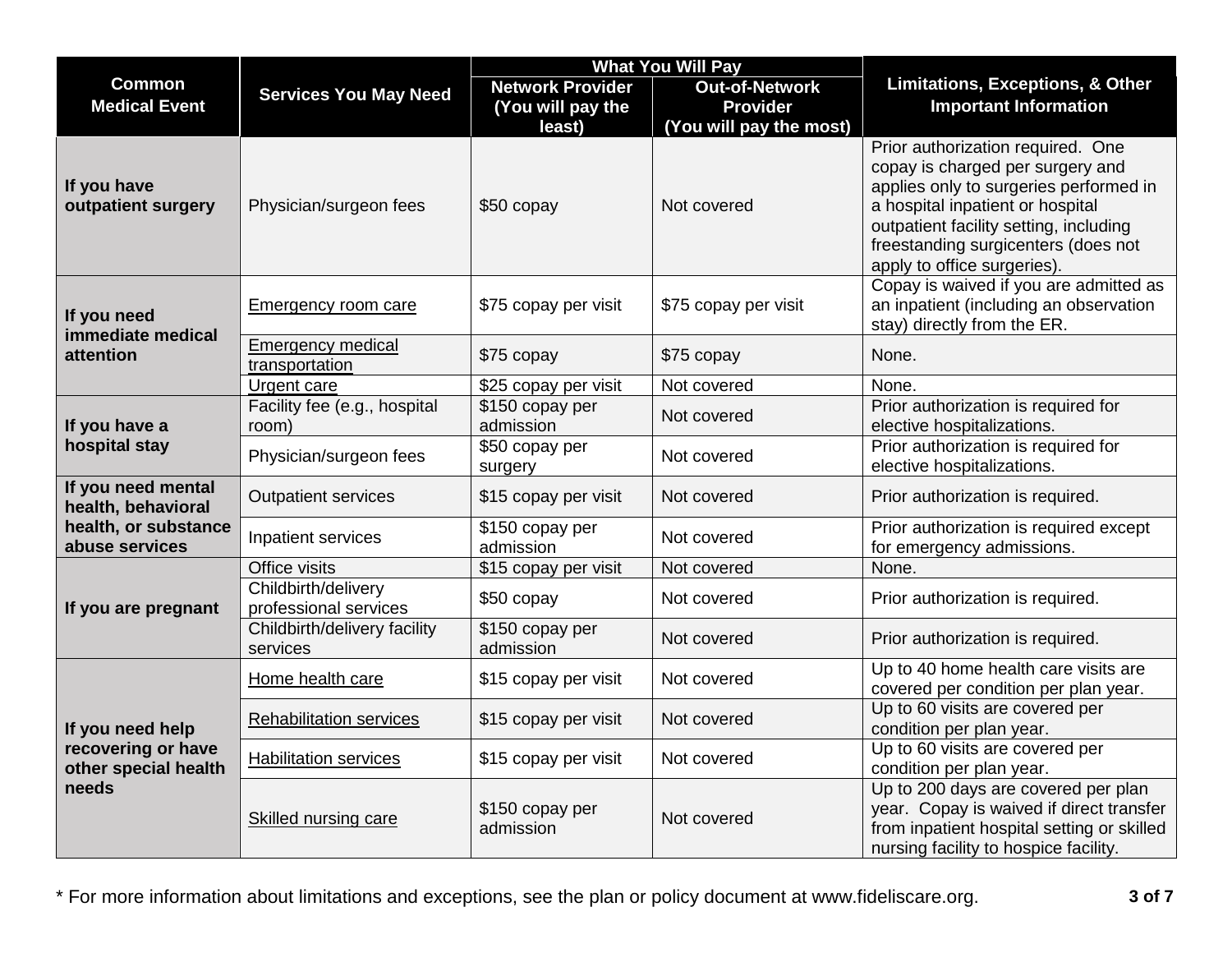|                                                                |                              | <b>What You Will Pay</b>                               |                                                                     |                                                                                                                                                                         |
|----------------------------------------------------------------|------------------------------|--------------------------------------------------------|---------------------------------------------------------------------|-------------------------------------------------------------------------------------------------------------------------------------------------------------------------|
| <b>Common</b><br><b>Medical Event</b>                          | <b>Services You May Need</b> | <b>Network Provider</b><br>(You will pay the<br>least) | <b>Out-of-Network</b><br><b>Provider</b><br>(You will pay the most) | <b>Limitations, Exceptions, &amp; Other</b><br><b>Important Information</b>                                                                                             |
| If you need help<br>recovering or have<br>other special health | Durable medical equipment    | 5% coinsurance                                         | Not covered                                                         | Repairs and replacements are covered<br>when necessary due to normal wear<br>and tear. Repairs and replacements<br>that result from misuse or abuse are<br>not covered. |
| needs                                                          | Hospice services             | \$15 copay per visit                                   | Not covered                                                         | Prior authorization required. Up to 210<br>days covered per plan year. Inpatient<br>hospice is subject to inpatient hospital<br>cost-sharing.                           |
|                                                                | Eye exam                     | \$5 copay per visit                                    | Not covered                                                         | 1 per 12-month period.<br>If you have questions, please call<br>Davis Vision at: 1-800-999-5431                                                                         |
| If you need dental<br>or eye care                              | Glasses                      | 10% Coinsurance                                        | Not covered                                                         | Limits may apply. If you have<br>questions, please call Davis Vision at:<br>1-800-999-5431.                                                                             |
|                                                                | Dental check-up              | 10% Coinsurance                                        | Not covered                                                         | I per 6-month period. If you have<br>questions, please call Dentaquest at:<br>1-800-516-9615.                                                                           |

## **Excluded Services & Other Covered Services:**

**Services Your [Plan](https://www.healthcare.gov/sbc-glossary/#plan) Generally Does NOT Cover (Check your policy or plan document for more information and a list of any other [excluded services.](https://www.healthcare.gov/sbc-glossary/#excluded-services))**

• Cosmetic surgery<br>• Routine foot care

- 
- Cosmetic surgery<br>• Routine foot care **Access 2008** Private duty nursing **Access 2008** Long-term care
	-

# **Other Covered Services (Limitations may apply to these services. This isn't a complete list. Please see your [plan](https://www.healthcare.gov/sbc-glossary/#plan) document.)**

- Chiropractic care
- Fitness center reimbursement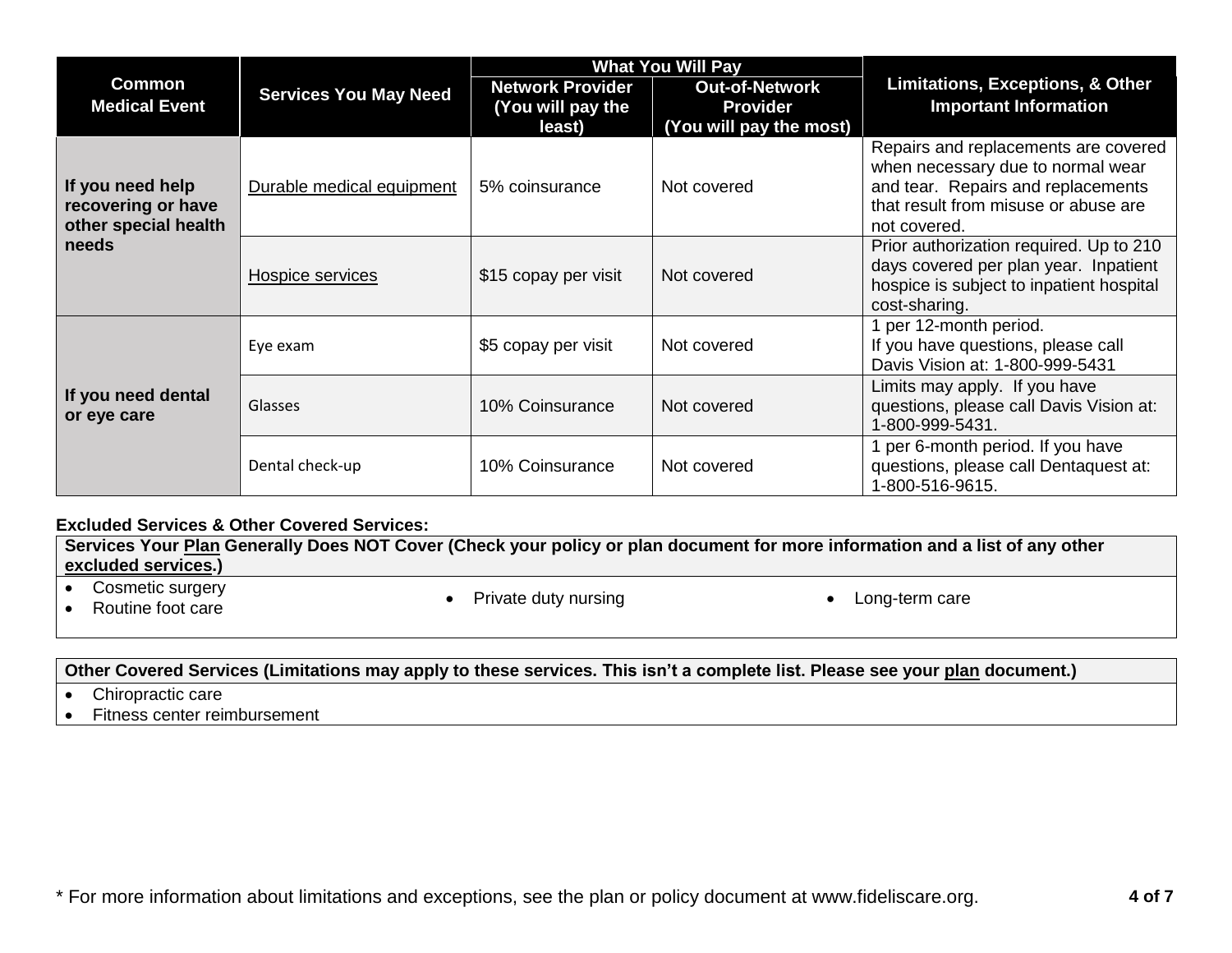**Your Rights to Continue Coverage:** There are agencies that can help if you want to continue your coverage after it ends. The contact information for those agencies is:

Department of Financial Service Consumer Assistance Unit One Commerce Plaza Albany, New York 12257 Fax: (212) 480-6282

Other coverage options may be available to you too, including buying individual insurance coverage through the Health Insurance [Marketplace.](https://www.healthcare.gov/sbc-glossary/#marketplace) For more information about the [Marketplace,](https://www.healthcare.gov/sbc-glossary/#marketplace) contact: Fidelis Member Services at 1-888-FIDELIS, or visit www.nystateofhealth.ny.gov or call 1-855- 355-5777.

**Your Grievance and Appeals Rights:** There are agencies that can help if you have a complaint against your [plan](https://www.healthcare.gov/sbc-glossary/#plan) for a denial of a [claim.](https://www.healthcare.gov/sbc-glossary/#claim) This complaint is called a [grievance](https://www.healthcare.gov/sbc-glossary/#grievance) or [appeal.](https://www.healthcare.gov/sbc-glossary/#appeal) For more information about your rights, look at the explanation of benefits you will receive for that medical [claim.](https://www.healthcare.gov/sbc-glossary/#claim) Your [plan](https://www.healthcare.gov/sbc-glossary/#plan) documents also provide complete information to submit a [claim,](https://www.healthcare.gov/sbc-glossary/#claim) [appeal,](https://www.healthcare.gov/sbc-glossary/#appeal) or a [grievance](https://www.healthcare.gov/sbc-glossary/#grievance) for any reason to your [plan.](https://www.healthcare.gov/sbc-glossary/#plan) For more information about your rights, this notice, or assistance, contact:

New York State Department of Health Office of Health Insurance Programs Bureau of Consumer Services – Complaint Unit Corning Tower – OCP Room 1609 Albany, NY 12237 E-mail: managedcarecomplaint@health.ny.gov Website: [www.health.ny.gov](http://www.health.ny.gov/) 1-800-206-8125

New York State Department of Financial Services Consumer Assistance Unit One Commerce Plaza Albany, NY 12257 Website: [www.dfs.ny.gov](http://www.dfs.ny.gov/) 1-800-342-3736

If You need assistance filing a Grievance or Appeal, You may also contact the state independent Consumer Assistance Program at: Community Health Advocates 633 Third Avenue, 10th Floor New York, NY 10017 Or call toll free: 1-888-614-5400, or e-mail cha@cssny.org Website: www.communityhealthadvocates.org

\* For more information about limitations and exceptions, see the plan or policy document at www.fideliscare.org. **5 of 7**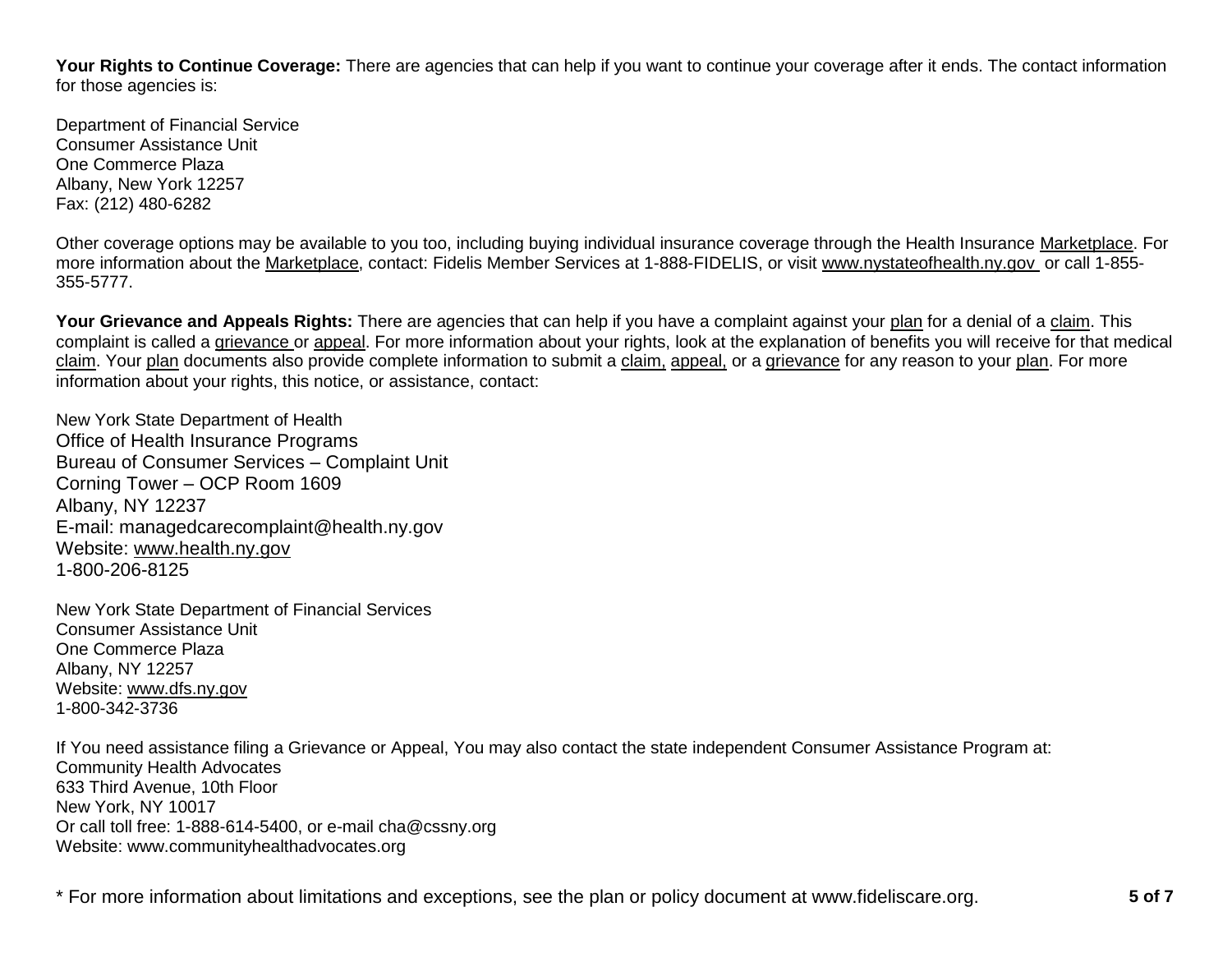## **Does this plan provide Minimum Essential Coverage? Yes**

If you don't have [Minimum Essential Coverage](https://www.healthcare.gov/sbc-glossary/#minimum-essential-coverage) for a month, you'll have to make a payment when you file your tax return unless you qualify for an exemption from the requirement that you have health coverage for that month.

### **Does this plan meet the Minimum Value Standards? Yes**

If your [plan](https://www.healthcare.gov/sbc-glossary/#plan) doesn't meet the [Minimum Value Standards,](https://www.healthcare.gov/sbc-glossary/#minimum-value-standard) you may be eligible for a [premium tax credit](https://www.healthcare.gov/sbc-glossary/#premium-tax-credits) to help you pay for a [plan](https://www.healthcare.gov/sbc-glossary/#plan) through the [Marketplace.](https://www.healthcare.gov/sbc-glossary/#marketplace)

### **Language Access Services:**

Spanish (Español): Para obtener asistencia en Español, llame al 1-888-FIDELIS (1-888-343-3547) Tagalog (Tagalog): Kung kailangan ninyo ang tulong sa Tagalog tumawag sa 1-888-FIDELIS (1-888-343-3547) Chinese (中文): 如果需要中文的帮助,请拨打这个号码 1-888-FIDELIS (1-888-343-3547) Navajo (Dine): Dinek'ehgo shika at'ohwol ninisingo, kwiijigo holne' 1-888-FIDELIS (1-888-343-3547) ––––––––––––––––––––––*To see examples of how this plan might cover costs for a sample medical situation, see the next section.–––––––––––*–